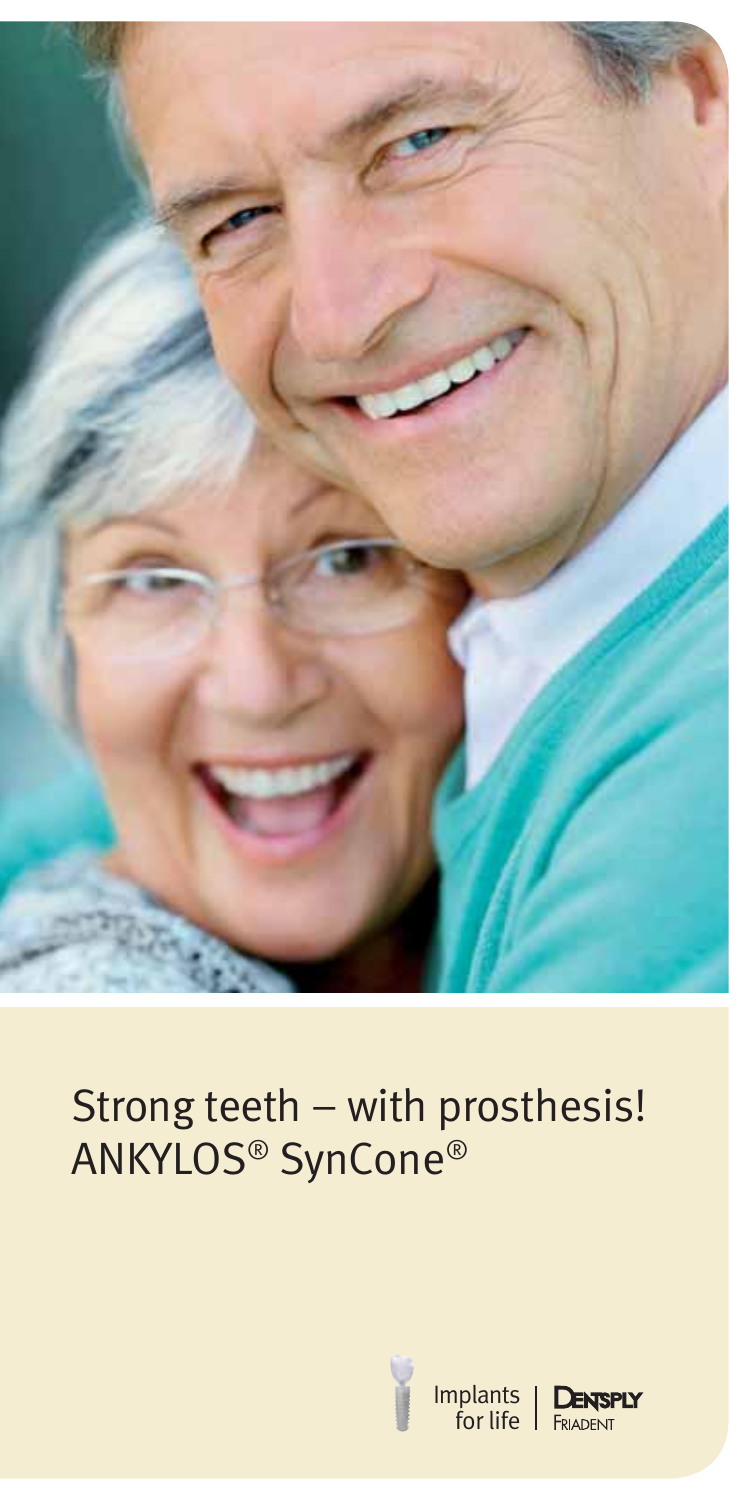#### **vorher:** Initial situation:



The bone in the toothless jaw degenerates and the prosthesis "jiggle."

## ANKYLOS® SynCone® gives you that secure feeling

Tooth implants which are firmly integrated in the jaw enable secure holding of prosthesis. They will provide a stable fit for your existing prosthesis.

These days implant treatment is a simple and gentl approach. ANKYLOS® SynCone® enables dentists to offer a proven and cost-efficient treatment option. In many cases you will be able to leave the dental practice in only two hours after implantological procedure – with your own securely fixed prosthesis – and will soon be able to enjoy life as before.

### Ten frequent questions – ten convincing answers:

#### **1. What is ANKYLOS® SynCone®?**

With ANKYLOS<sup>®</sup> SynCone<sup>®</sup> your existing denture is fixed to implants in the toothless lower or upper jaw using tapered retaining elements. SynCone® provides a highly secure fit of your dentures and gives considerable comfort while chewing or speaking. The prosthesis is made as small as possible and feels like real teeth. And yet you can continue to remove your dentures for easy cleaning.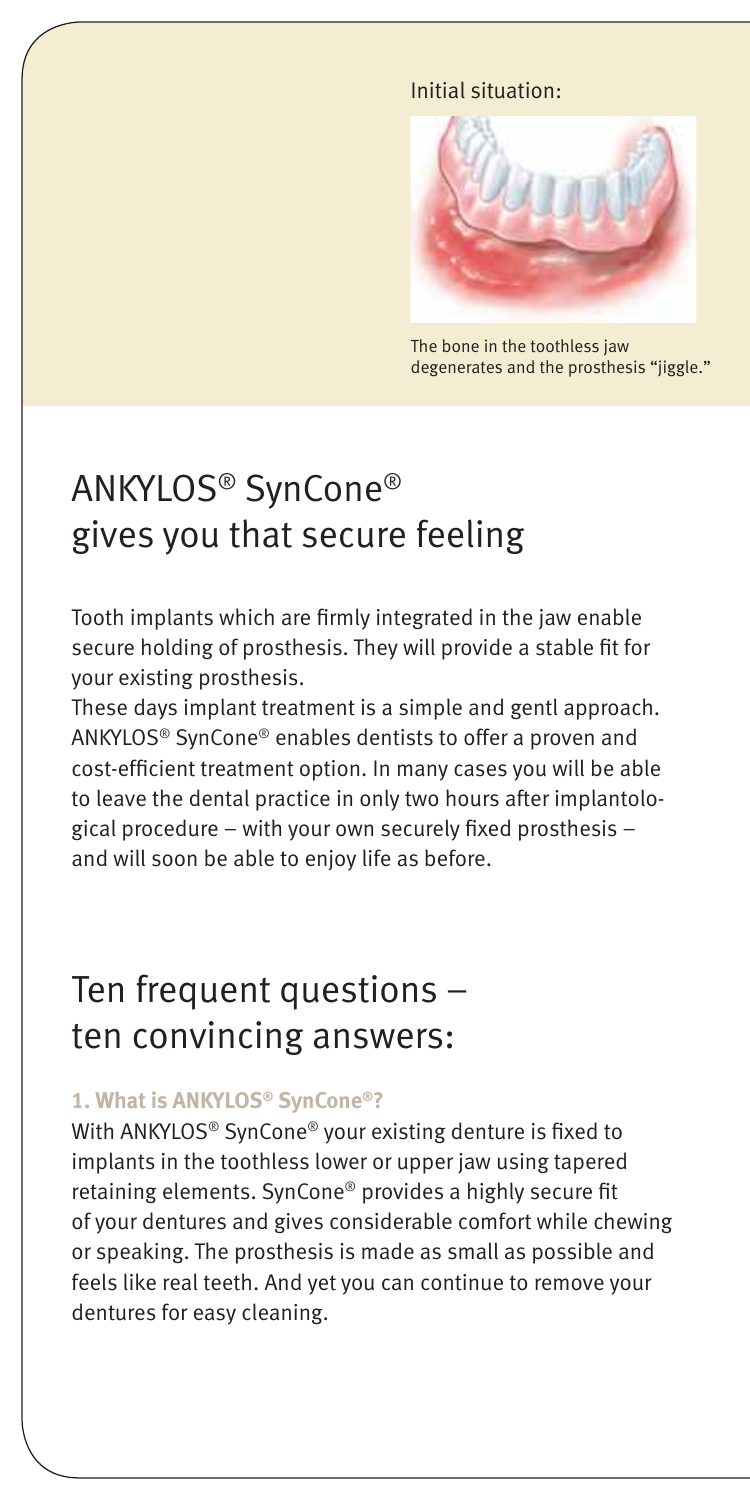#### Result: **nachher:**



Lower jaw prosthesis on four implants.



The prosthesis are held in place securely.

#### **2. How will my prosthesis be attached to my jaw?**

Four implants will be placed in the frontal region of the mandible and six implants in the maxilla while using a local anesthetic. Your prosthesis is fixed using abutments which are screw-retained to the implants.

#### **3. How long does implantological procedure take?**

Your prosthesis is fitted securely immediately after implantation, while the anesthetic is still in effect. After approximately two hours you can leave the dental practice with your dentures firmly in place.

#### **4. Are my jaws suitable for this type of restoration?**

As a rule, an radiographic image can determine suitability. Should your bone situation not allow for immediate restoration, it is possible to let the implants heal for three to six months and then use a reinforced prosthesis. During the healing time you continue to wear your existing dentures as usual.

#### **5. Will my jaw bones tolerate the implants?**

ANKYLOS® implants are made of medical grade pure titanium. Incompatibilities or allergies have not been observed. There are only very few underlying diseases which would contradict the use of implants.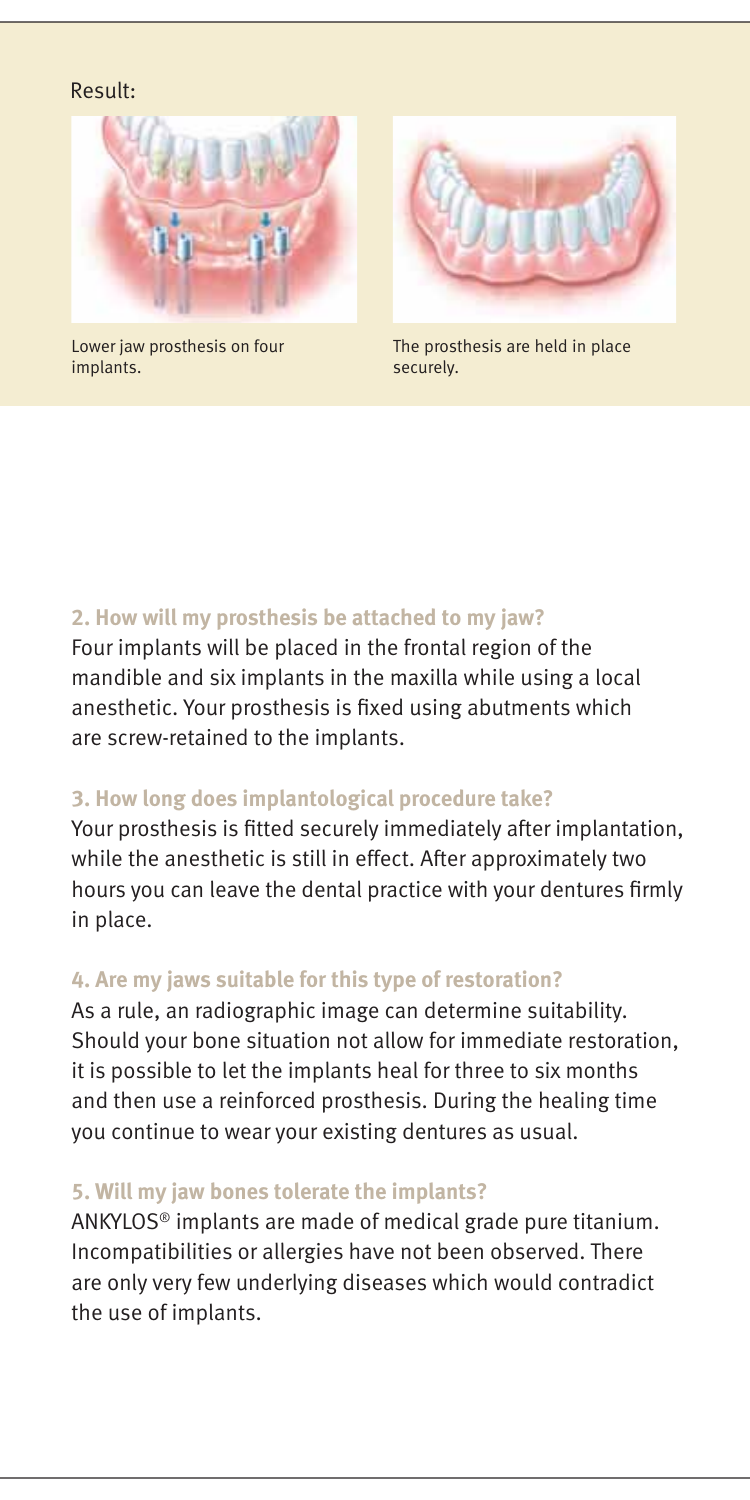

#### **6. What must I pay attention to immediately after implantation?**

Initially the fitted prosthesis must be worn permanently for two weeks. During this time a soft diet and avoiding physical loading are recommended.

#### **7. What happens if an implant does not heal?**

The success rate for SynCone® is 97.5 percent.\* However, should an implant not heal, your dentist can place a new one.

#### **8. For how many years do these implants last?**

With good oral hygiene and regular dental check-ups, prostheses on ANKYLOS® SynCone® are permanently troublefree.

#### **9. What does this type of implant restoration cost?**

Compared with other implant-supported restorations of edentulous jaws, ANKYLOS® SynCone® is a cost-efficient solution.

#### **10. Where do I get ANKYLOS® SynCone®?**

Ask your dentist or ask our patient hotline for information: +49 1805 167788.

*\* May D., Romanos G.E. in "Die Quintessenz", March 2001*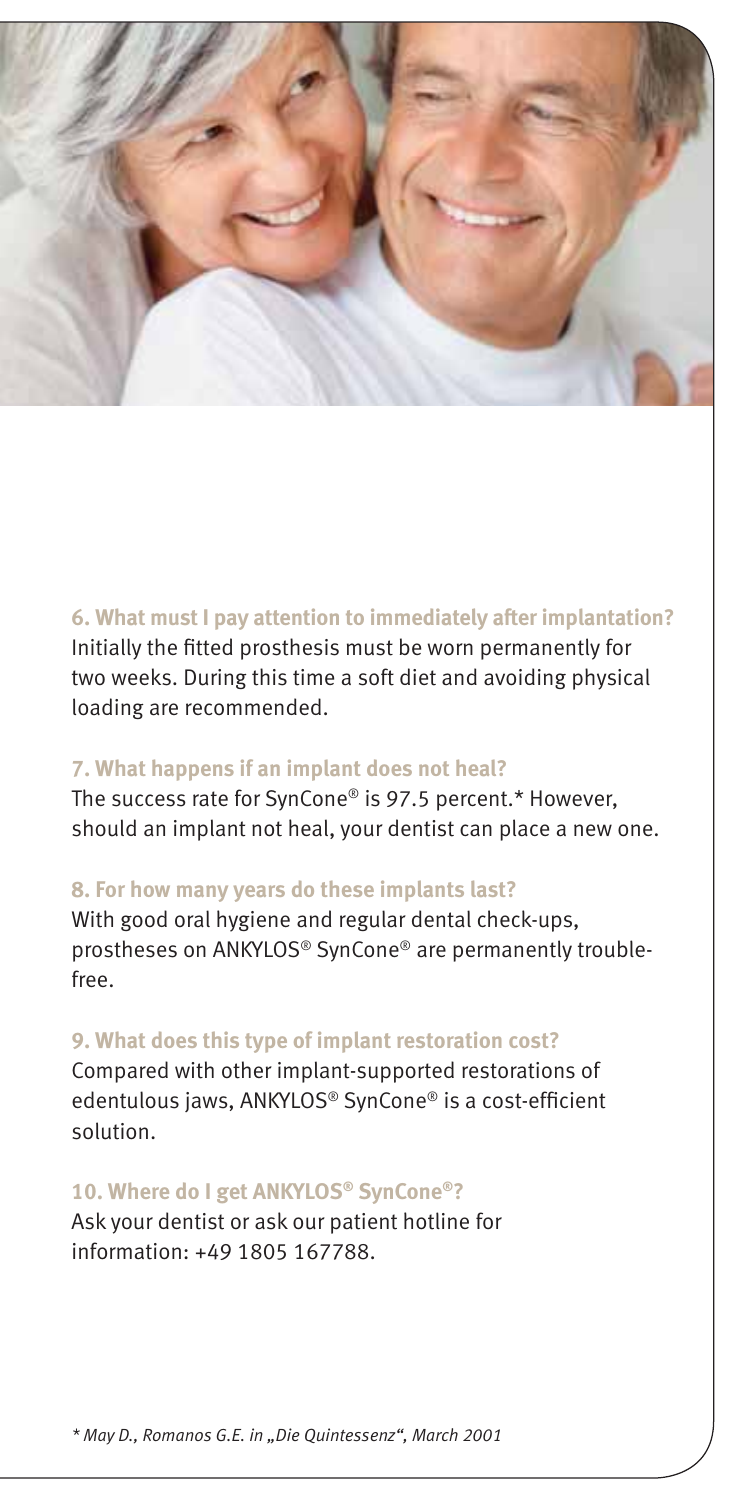**Your jaw-supported prosthesis are loose and restrict your quality of life? You would like to bite properly again, have a clear pronunciation and a**  confident appearance? **You can have all these benefits for your dentures.**